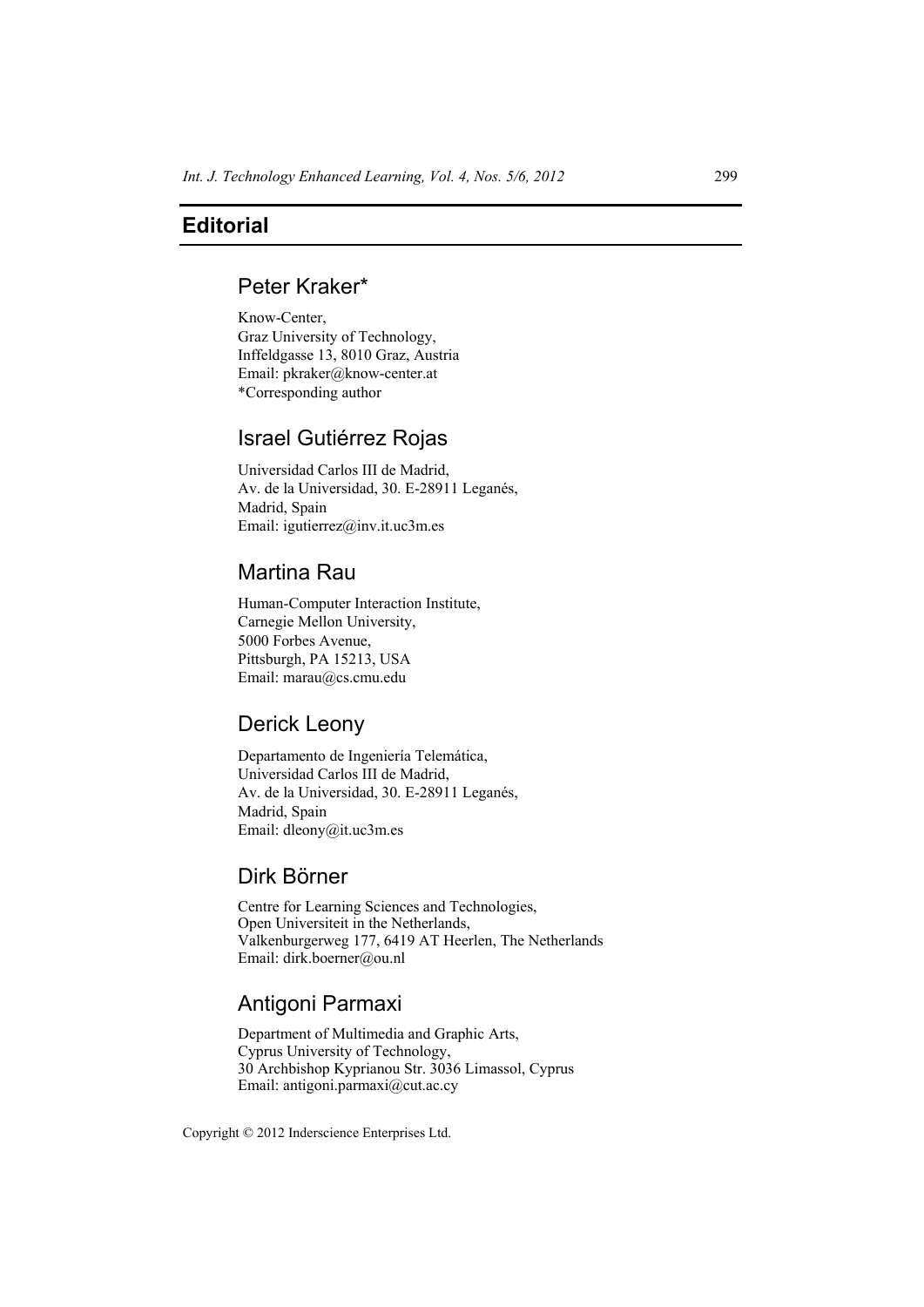300 *P. Kraker et al.* 

## Wolfgang Reinhardt

Computer Science Education Group, Department of Computer Science, University of Paderborn, Fürstenallee 11, 33102 Paderborn, Germany Email: wolle@upb.de

## Moshe Leiba

Knowledge Technology Lab, Science and Technology Education Center, School of Education, Tel Aviv University, Tel Aviv 69978, Israel and Levinsky College of Education, Shoshana Persitz 15, Tel Aviv 61481, Israel Email: moshelei@post.tau.ac.il

**Biographical notes:** Peter Kraker received his Master in Business Administration from University of Graz in 2007 and his BSc in Computer Science from Graz University of Technology in 2008. Currently, he is a research assistant at Know-Center, Graz University of Technology. His main research interests are scholarly communication on the web, open science, and online privacy. In his PhD thesis, he investigates how readership statistics can be used to structure the field of Technology Enhanced Learning. He is chairman of the Knowledge Management Forum Graz and serves as an organiser of several events in the field of TEL and Web Science.

Israel Gutiérrez Rojas combines the profile of a researcher and a teacher at the University Carlos III of Madrid. His PhD thesis is about how live learning analytics raise awareness on teachers and students in face-to-face sessions, and the impact of this awareness in the teaching and learning processes. He received his BSc in Telecommunications in 2007 and his MSc in Telematics in 2010. He has worked in several companies, with responsibilities ranging from R&D developer of mobile applications, to consultant of web applications for telecom services.

Martina Rau received her Diploma in Psychology (equivalent to BA and MA) from the University of Freiburg, Germany in 2008. Currently, she is a PhD candidate in the Human-Computer Interaction Institute at Carnegie Mellon University in Pittsburgh, USA. Her thesis work focuses on learning with multiple graphical representations in intelligent tutoring systems. She has conducted a number of large-scale classroom experiments and employs educational data mining methods to analyse outcome and process measures of learning. She is a Siebel scholar, co-organiser of the inter-Science of Learning Center conference, and serves as student representative to the Pittsburgh Science of Learning Center.

Derick Leony received his BSc (2006) in Computer Science and his MSc (2007) in Telecommunications from Galileo University, Guatemala, and he obtained his MSc (2010) in Telematic Engineering from University Carlos III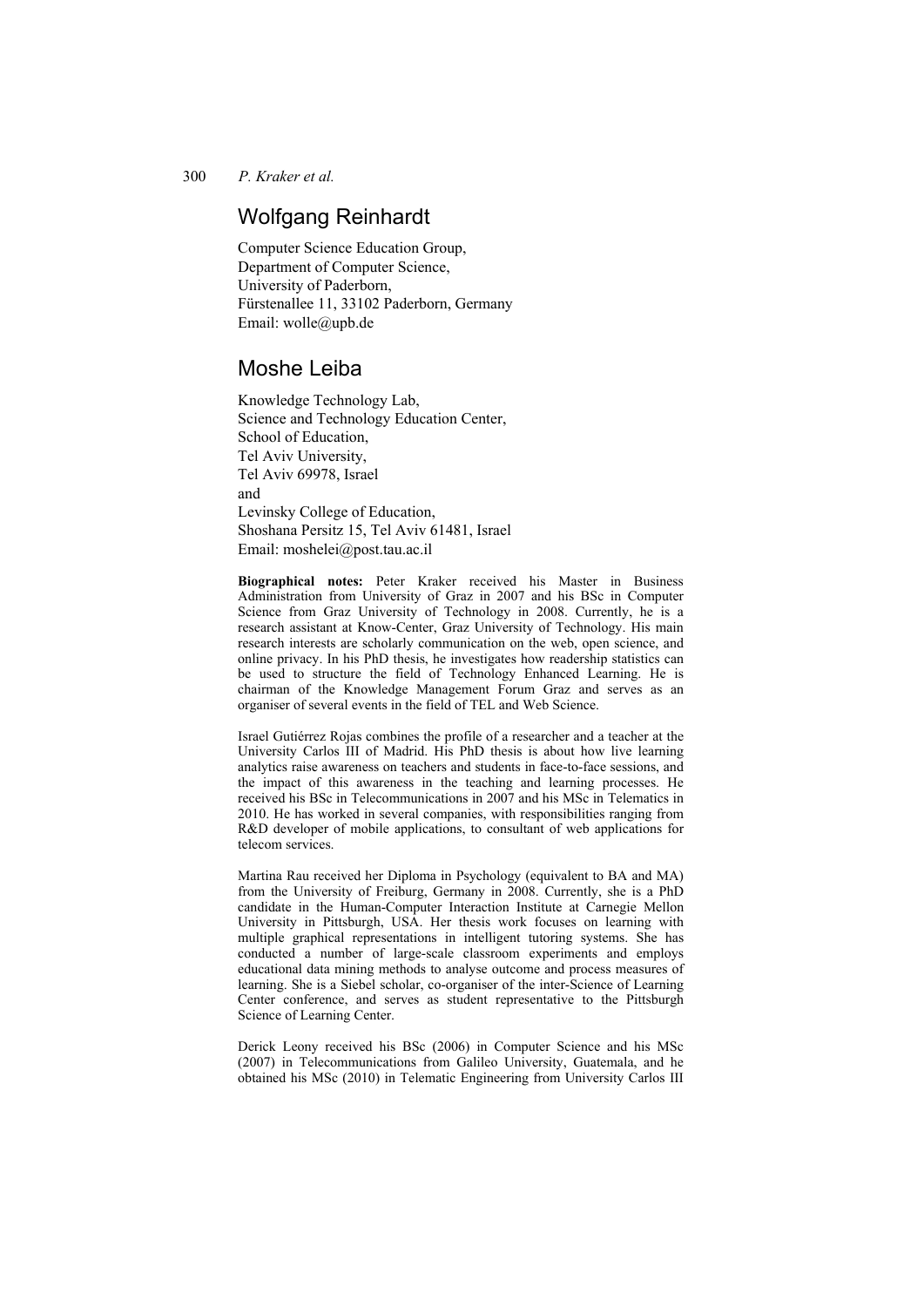### *Editorial* 301

of Madrid. Currently, he is a PhD student and a teaching assistant in the Department of Telematic Engineering at University Carlos III of Madrid. His research interests lie in the analysis of activity patterns in learning environments and their relationship with students' affective states.

Dirk Börner is a PhD candidate at the Centre for Learning Sciences and Technologies (CELSTEC) at the Open Universiteit in the Netherlands. In 2007 he graduated from the University of Applied Sciences in Dresden with a degree in Computer Science. Beside his work in European Projects, such as MACE, OpenScout, and STELLAR he is currently conducting research on ubiquitous learning support. In particular he focuses on the utilisation of ambient information presentation in combination with mobile technology to support learners in authentic situations.

Antigoni Parmaxi holds a BA in Classical Studies from the University of Cyprus and an MA in Pedagogical Sciences from the same University. Currently, she is a PhD Candidate at the Department of Multimedia and Graphic Arts of the Cyprus University of Technology. She is also a Greek language instructor at the Language Centre of the University. Her main research interests are Computer Assisted Language Learning, social technologies, constructionism, participatory design methodology in language learning and intercultural education. In her PhD thesis she explores the development of a theoretical and methodological framework for enhancing language learning within social technologies.

Wolfgang Reinhardt is a research associate at the University of Paderborn (Germany). He studied computer science at the University of Paderborn and works in the Computer Science Education Group since then. He conducted his PhD in the field of awareness support in technology enhanced research networks at the CELSTEC group of the Open University of the Netherlands. His research focusses on supporting researchers with technology to become and stay aware of the connections in their different social networks.

Moshe Leiba received his MA in Science Education from Tel Aviv University in 2005 and BSc in Electrical Engineering from Holon Institute of Technology in 2003. Currently, he is PhD candidate at the School of Education, Tel Aviv University and a Lecturer at Levinsky College of Education. He serves as an ICT regional supervisor at the Israeli Ministry of Education and leads the Israeli ICT national programme in over 600 schools. His research interests include ICT in science education, mathematical problem solving, web-mining of online learning and ICT in teachers' training.

The young researchers special issue seeks to give a voice to the generation of researchers who will shape technology-enhanced learning during the upcoming decades: young researchers at the (relative) beginning of their academic careers. The focus of this special issue is to establish the state-of-the-art and discuss upcoming challenges in current research areas. This issue includes a selection of high-quality articles that provide multidisciplinary perspectives on TEL and that bring together a variety of strategies to further develop the field of TEL research. The overarching goal of this special issue is to promote international exchange between the multiple disciplines that shape the field of TEL.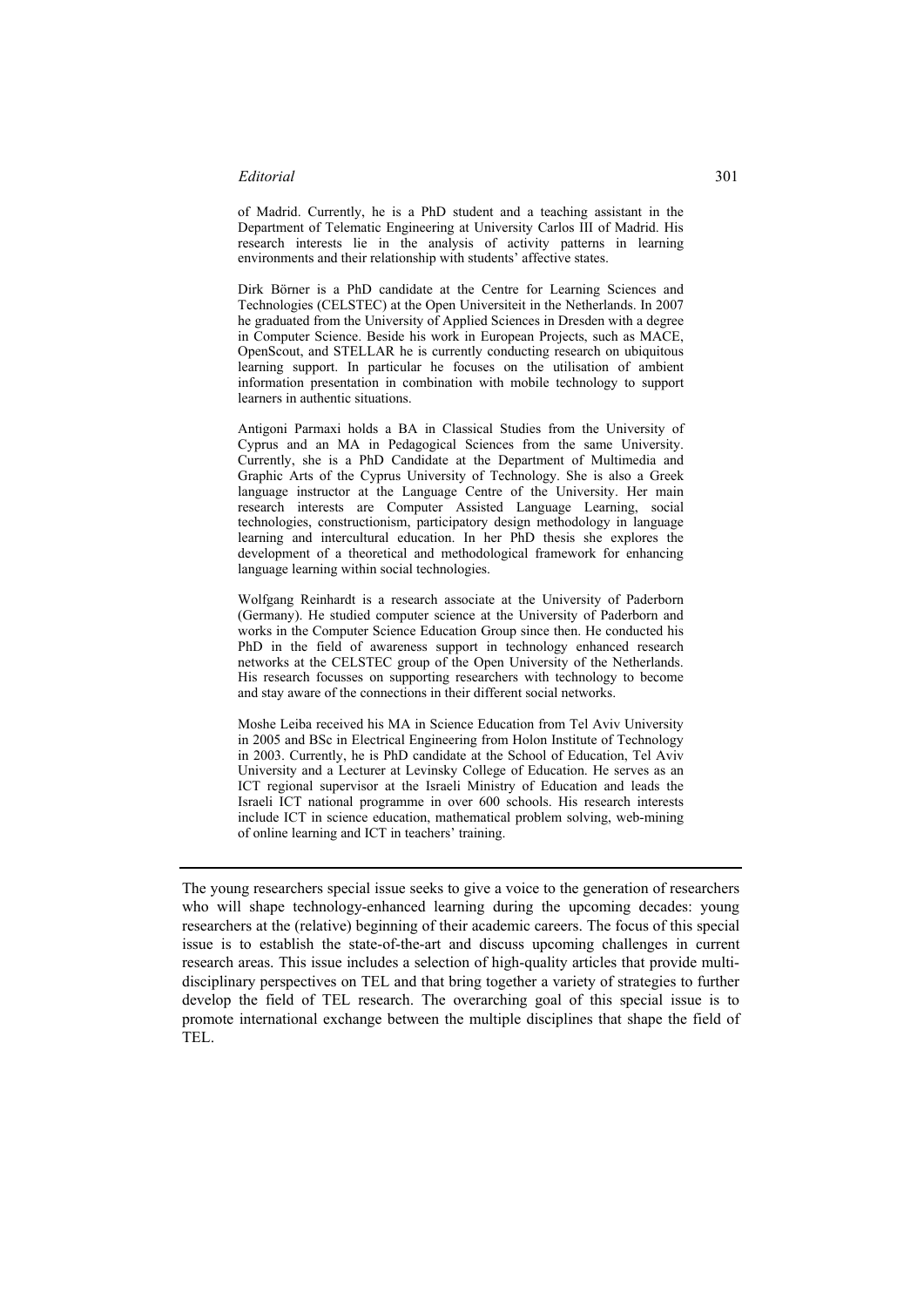### 302 *P. Kraker et al.*

Just like the first edition in 2011, this special issue is *from* and *with* young researchers. PhD candidates from three continents served as guest editors for this issue. Under the guidance of experienced reviewers, young researchers provided informed recommendations on how to improve the papers in this special issue. All main authors on the papers in this special issue are in the early stages of their careers (i.e. PhD students and early postdoctorates). In providing a platform to discuss issues, challenges, and directions of TEL research, we seek to stimulate the ongoing exchange among young researchers from multiple perspectives and disciplines and to establish a long-lived international research community. We are confident that senior researchers interested in TEL will value the well-crafted reviews and fresh thoughts in this issue and cherish their potential to define and enhance the field of TEL.

This issue includes two papers which present complementary perspectives on learning analytics. *Ferguson* gives a detailed account on the recent history of the field of learning analytics and its relation to the fields of educational data mining and academic analytics. In doing so, she discusses the factors that are driving the ongoing emergence of learning analytics as an interdisciplinary area of research. *Chatti, Dyckhoff, Schroeder and Thüs* integrate recent publications on learning analytics into a reference model. Based on this reference model, they not only describe current trends in the newly emerging field of learning analytics, but also highlight open issues and challenges that future research should address. Both papers provide an insightful synthesis of current developments and future trends and will likely stimulate new research in this rapidly emerging new area of research while vividly illustrating the importance of learning analytics for technology-enhanced learning.

Enabling learning anytime and anywhere by incorporating mobile technologies, usually referred to as mobile learning is one of the up and coming topics in TEL. One important concept in this area of research is context; both as determinant and as facilitator of learning. *Thüs, Chatti, Yalcin, Pallasch, Kyryliuk, Mageramov, and Schroeder* explore the notion of context and review current literature and research in the field focusing on the different types and the capturing of context. They identify research challenges and opportunities and propose a conceptual framework for context-aware mobile learning to address the challenges and understand the different components of respective learning environments.

Mobile learning games and their potential to bring about affective as well as cognitive learning are also explored in this special issue. *Schmitz, Klemke and Specht* present a review of research on the effects of mobile gaming on learning outcomes in order to better understand the game mechanisms with regard to learning outcomes. They introduce a framework which helps to evaluate and classify mobile learning games. The authors also report on the mechanisms that support design decisions of future mobile learning games.

One of the promising areas of Technology Enhanced Learning is to provide better support for children with special needs. *Avramides, Bernadini, Foster, Frauenberger, Kossyvaki, and Mademtzi* have put together an overview of the state-of-the-art in social communication skill development for children with autism. The authors investigate pedagogical foundations, technological advancements, and the role of the autistic learner in the design process. Even though children with autism tend to be technology-affine, this does not mean that existing solutions are actually usable for them. Based on that insight, the authors report a number of challenges for future research which were informed by the ECHOES project.